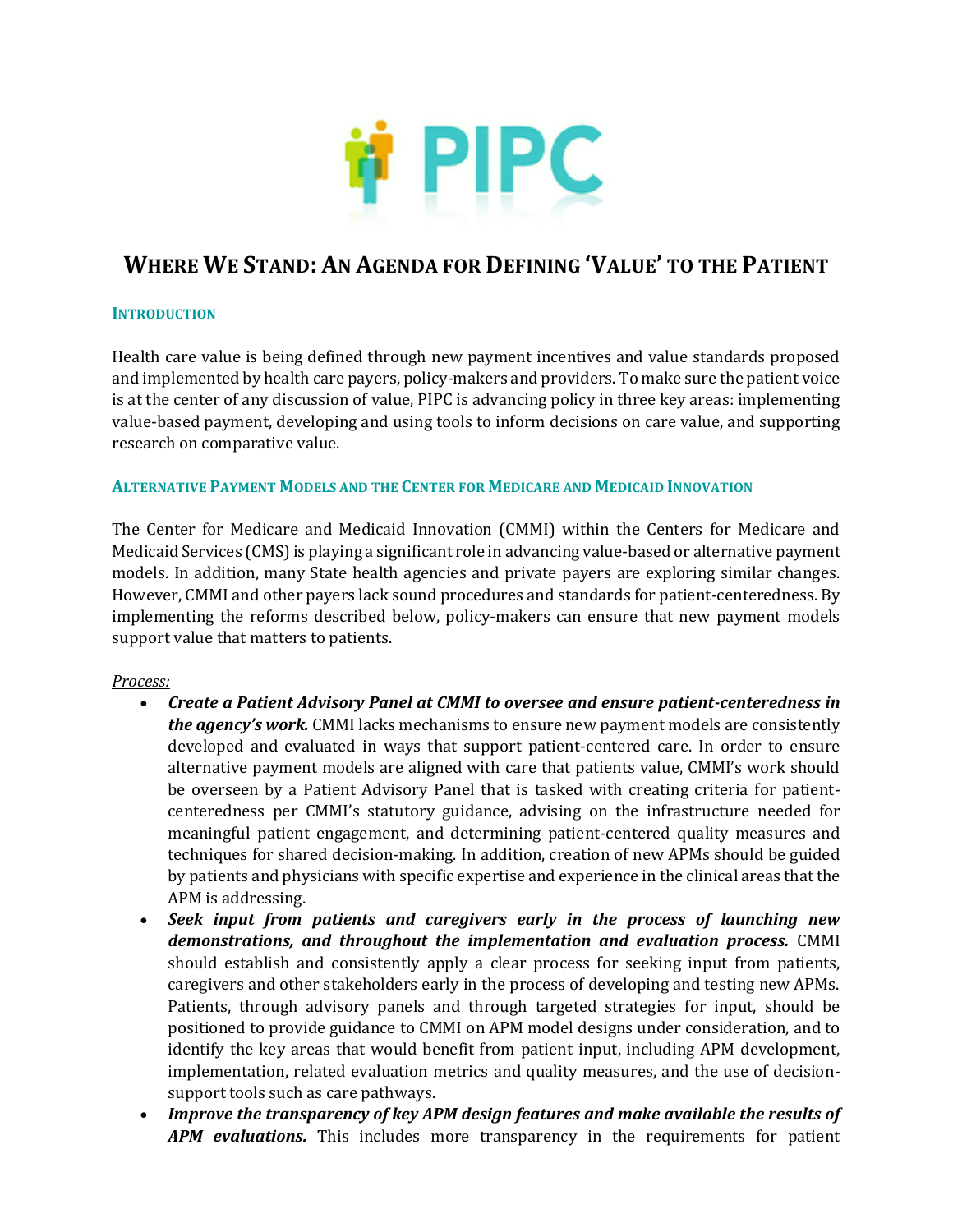engagement and evidence-based decision-making such as those relied on by Accountable Care Organizations and referenced in other recently announced APMs like the Cardiac Care Bundle demonstration and the Oncology Care Model. CMMI should also make transparent the results of APM evaluations regarding their impact on patient access and engagement, care quality, and cost.

### *Standards:*

- *Establish criteria for patient-centeredness in CMMI payment models.* Section 1115A of the Affordable Care Act calls for evaluation of payment models against "patient-centeredness criteria" – yet no such criteria have been formally developed or publicly released for comment by CMMI. Establishment of these criteria will provide a structured patient-focused framework to guide CMMI's work. As specified in statute, demonstrations should be evaluated against these criteria. The Patient Advisory Committee should play a leading role in developing these criteria and ensuring they are applied to CMMI's work.
- *Identify patient-centered quality and performance measures for use in CMMI payment models.* CMS should engage patients throughout the development and use of quality measures to ensure that quality measures reflect patient values and preferences and evolve with the standard of care. This includes patient input at the front end to identify gaps where measures need to be developed, and also at the back end to assess the ability of existing measures to reflect the care an individual patient receives, as well as to help determine if and when measures need to be updated or replaced.
- *Develop standards for sound shared decision-making, and test shared decision-making through patient-focused models in primary care and specialty care settings.* CMS included several activities to promote shared decision making in the Clinical Practice Improvement Activities Category of the Merit-Based Incentive Payment System (MIPS) score, an important first step to build on the Affordable Care Act's provisions calling for a shared decision-making program. The Patient-Centered Outcomes Research Institute (PCORI) and others have done significant work to determine what types of shared decision-making tools work best in practice. Patient groups are prioritizing the development of shared decisionmaking tools, informed by their work to identify and reach patients from whom we can learn in real time what they value in health care. Patients deserve the ability to make informed choices about their care so that we are not wasting health care resources on care that does not work. We look forward to CMMI supporting and developing meaningful criteria for meaningful shared decision-making through additional APMs, including accountable care organizations (ACOs).

## *Safeguards:*

• *Protect patients and people with disabilities by prohibiting application of costeffectiveness and quality-adjusted-life-years (QALYs) as the basis for coverage and care decisions in APMs supported by CMMI.* The use of QALYs and cost effectiveness assessments have long been precluded from use in public programs, as they conflict with the goals of the Americans with Disabilities Act (ADA) by de-valuing the life of people with disabilities and patients with serious and chronic conditions, and thereby impeding their access to certain treatments. Congress reaffirmed its commitment not to incorporate use of cost-per-QALYbased standards to determine treatment value when banning the use of QALYs in comparative clinical effectiveness research conducted by the PCORI. PIPC strongly opposes bypassing long-standing protections against use of cost-per-QALY assessments in public programs.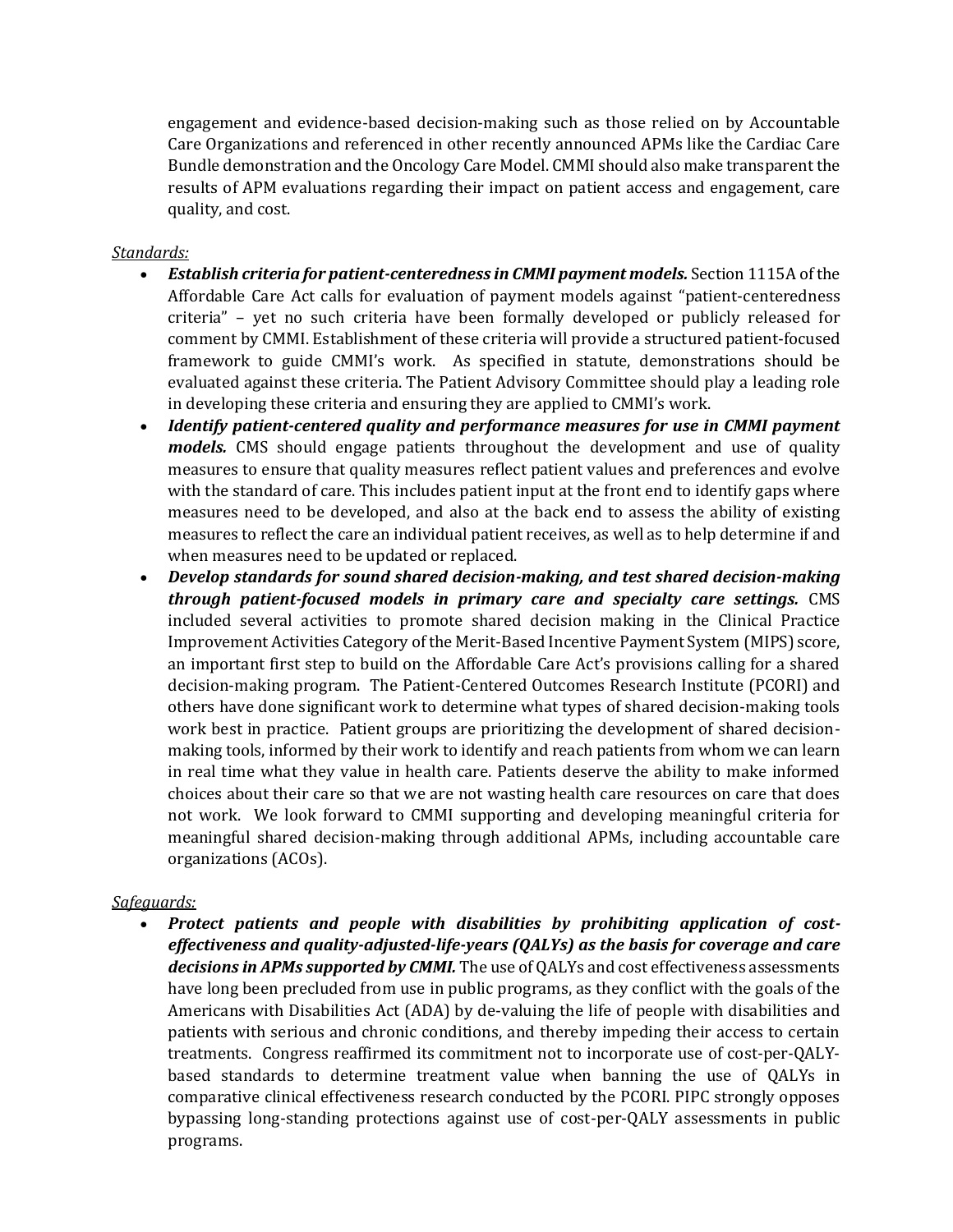- *Create robust mechanisms to protect quality and access for patients that are subject to CMMI's demonstrations.* In particular, mandatory APMs have the potential to drive patients to a narrow choice of providers and undermine the relationship between patients and their providers by creating financial incentives around pre-determined clinical decisions, driving a one-size-fits-all model of care. In this age of personalized and precision medicine, it is imperative that patients in CMMI demonstrations have access to protections such as a rapid appeals process that would allow for a more individualized approach to their care and to patient and consumer ombudsmen.
- *Ensure patients are fully informed* when they are subject to a CMMI test, and are made aware of mechanisms to opt out or seek assistance via safeguards like novel appeals mechanisms or a CMMI ombudsman.
- *Ensure that any decision-support tools utilized in APMs (e.g., clinical decision-support and clinical pathways) meet criteria for patient-centeredness.* For example, clinical decision support tools and clinical pathways, particularly those backed by financial incentives, must be validated and publicly available. Additionally, patients and people with disabilities must be engaged in the development of decision-support tools to enable effective integration of the specific outcomes that matter to patients in making decisions about the value of treatments for a particular condition and patient. Otherwise, certain long-term considerations and outcomes related to quality-of-life may be ignored.

## **VALUE ASSESSMENT FRAMEWORKS**

PIPC is very concerned that payers, physicians and policymakers are increasingly using value frameworks in the private sector – and potentially in the public sector – to guide patient access. Many of these tools do not accurately capture what patients value. In fact, they often conflict with stakeholder efforts to move towards a more patient-centric health care system and advance access to personalized medicine. Well-designed value frameworks have the potential to support informed treatment decision making between patients and providers. The reforms described below can ensure that value frameworks support value that matters to patients.

#### *Process:*

- *Develop a transparent process through which frameworks are developed, implemented and validated.* Value frameworks and assessments should be transparent and available to patients to fully understand the assumptions that serve as their foundation. Value framework developers should also be transparent about the feedback they receive from patients and other stakeholders, noting where the framework incorporates the feedback received or their rationale for doing or not doing so.
- *Meaningfully engage with patient and provider organizations.* Value framework developers should engage with organizations representing the impacted patient communities and clinical experts in the specific treatment area under consideration in advance of scoping their projects to ensure that both frameworks and assessments are achieving consensus on the assumptions, definitions and underlying questions. Engagement should continue throughout the process of developing and updating value frameworks.

#### *Standards:*

• *Rely on a range of sound, patient-centered sources of evidence.* Value assessment frameworks should rely on high-quality, rigorously developed methods of evidence that fully capture value that matters to patients. Value frameworks should also be completely